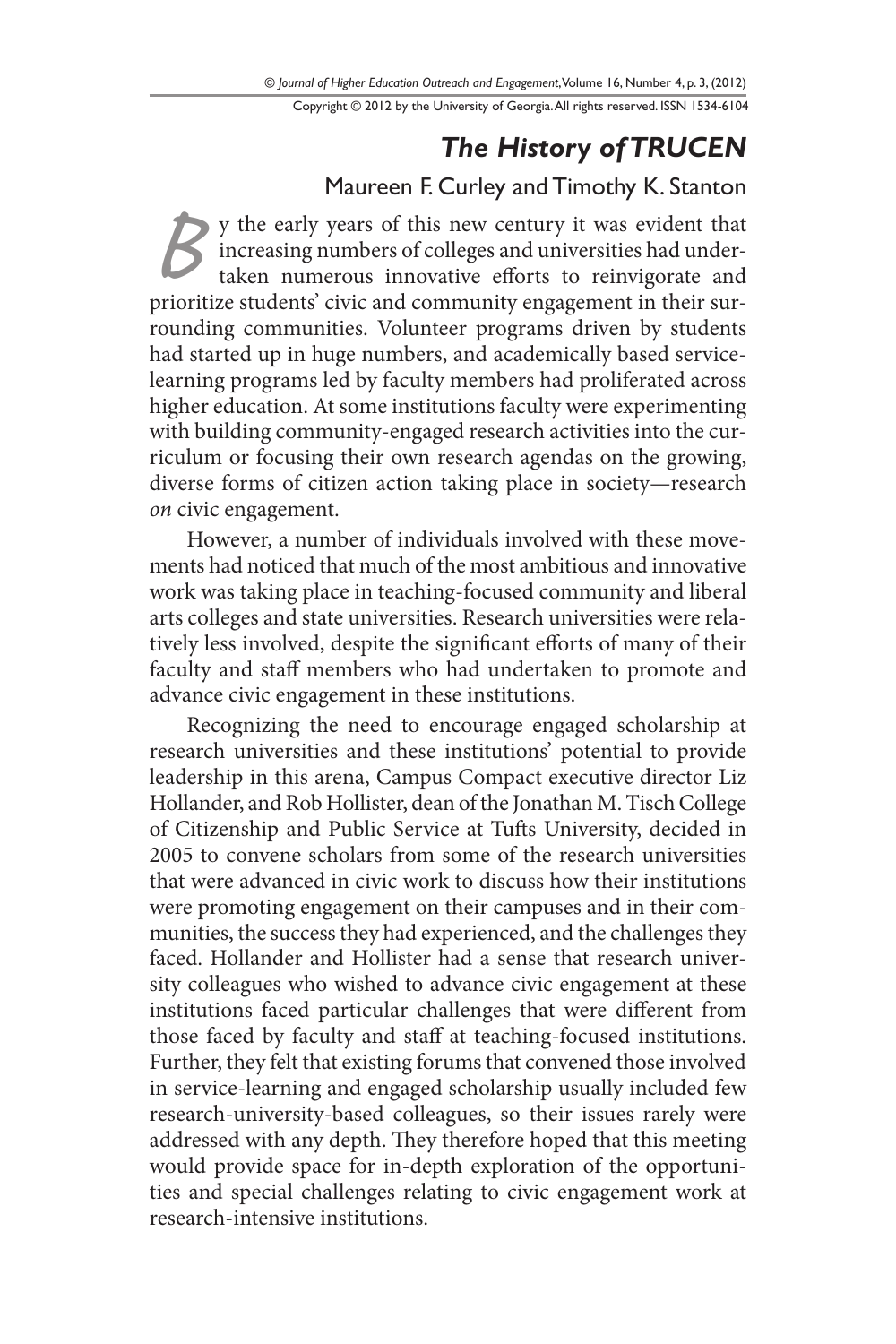Thus in October 2005 individuals from 13 research universities met at Tufts for a two-day meeting. The group not only shared their ideas but decided to take action by becoming a more prominent and visible "voice for leadership" in the larger civic engagement movement in higher education. As a first expression of that voice, they began development of a case statement that outlined why it was important for research universities to embrace and advance engaged scholarship as a central component of their activities and programs at every level: institutional, faculty, and student. That statement, which was prepared during several months following the meeting and endorsed by the entire group, argued that research universities' top-tier faculty, outstanding students, considerable financial resources, and state-of-the-art research facilities position them to contribute to community change relatively quickly and in ways that could ensure deeper longer-lasting commitment to civic engagement across the entire higher education sector.

To advance this process, the group developed a set of recommendations for what research universities could do to promote engaged scholarship at their own institutions, across research universities generally, and potentially throughout higher education. The group's rationale and recommendations are contained in its first report, *New Times Demand New Scholarship: Research Universities and Civic Engagement—A Leadership Agenda*, published by Tufts University in 2006 and available at http://www. compact.org/initiatives/civic-engagement-at-research-universities/. Most important, by the end of the Tufts meeting the group had decided to invite a small number of additional research university colleagues to join them and convene a second meeting at the University of California, Los Angeles (UCLA) the following year. Campus Compact was able to support the preparation of the report and planning for the UCLA meeting with funds obtained from the Carnegie Corporation of New York.

TRUCEN's second meeting was held in February 2007 at UCLA and was attended by 23 individuals from 22 research institutions. California Campus Compact served as a cosponsor and assisted UCLA with planning. This group decided to focus on opportunities and challenges in four areas critical to expanding and institutionalizing civic engagement within research universities:

engaged scholarship (research in any field that partners university scholarly resources with those in the public and private sectors to enrich knowledge, address and help solve critical societal problems, and contribute to the public good);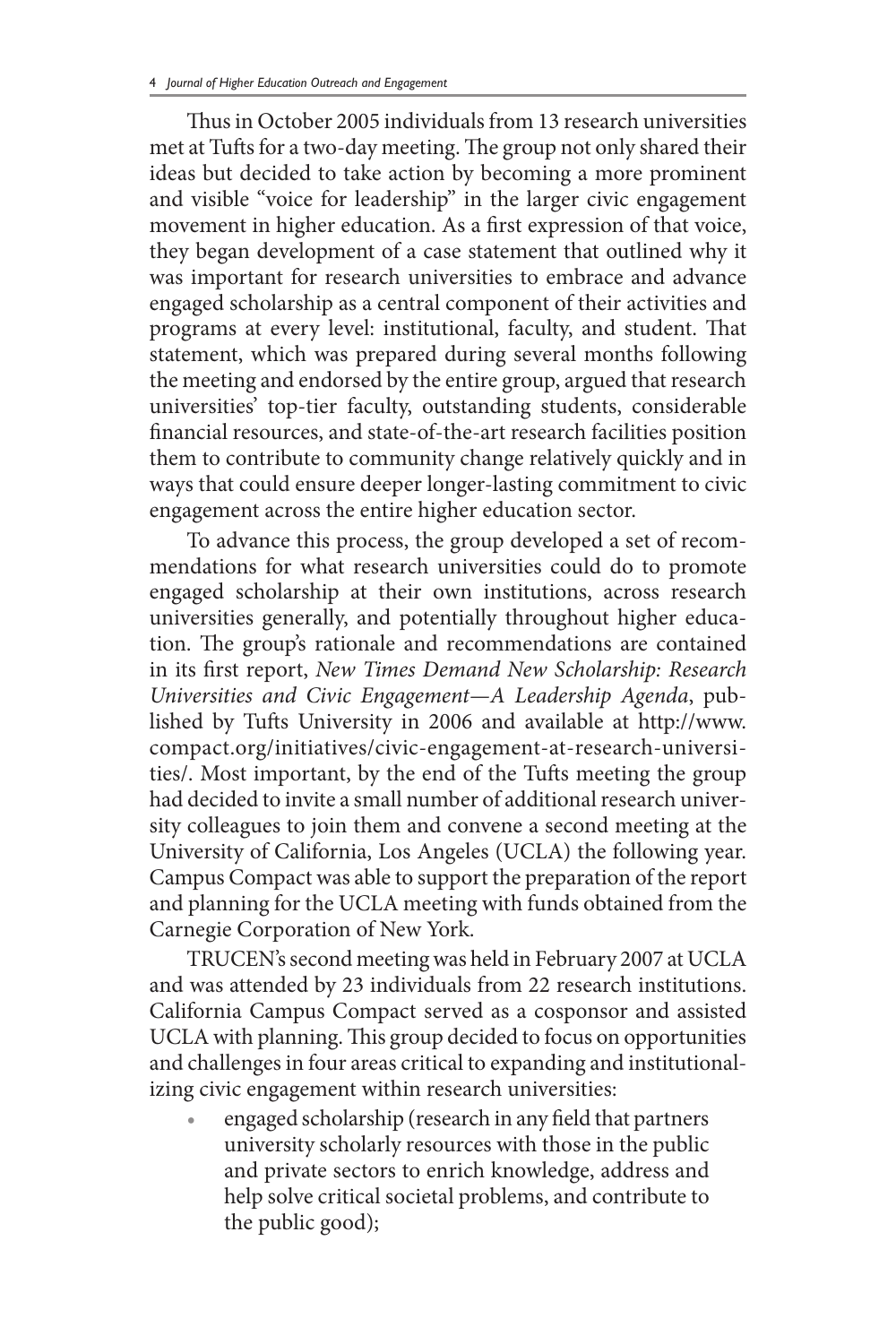- scholarship focused on civic and community engagement (research focused on civic participation in public life, including participation by engaged scholars, and on the impacts of this work on all constituencies);
- the education of students for civic and community engagement (what students need to know and be able to do as active, effective citizens of a diverse democracy);
- institutionalization: advancing civic engagement within and across research universities (challenges to and effective strategies for institutionalizing civic engagement within a research university context).

#### **Opportunities and Challenges**

As group members shared developments in their work at their respective institutions over the time since meeting at Tufts, they were impressed with how much progress had been made and how many new initiatives were under way, even as major challenges remained. The extent of civic engagement scholarship and education at research universities had grown substantially. Presidents and provosts of many of these institutions, as well as a growing cadre of faculty, were exerting forceful leadership to elevate civic engagement both programmatically and organizationally. An increasing number of research universities had established new high-level positions and university-wide coordinating councils to elevate their civic engagement functions.

Nevertheless, as encouraged as group members were by these developments, they agreed that there was much more that research universities can and should do. Therefore, as with the Tufts group, those convened at UCLA decided to publish a report of their deliberations, in which they would call attention to the significant opportunities civic and community engagement offers to research institutions seeking to renew their civic commitments, strengthen their research and teaching, and contribute positively and effectively to their local communities and those more distant. They also sought to offer a discussion of challenges to establishing and sustaining engaged scholarship presented by research university contexts. By sharing their conversation—their questions and conclusions—they sought to stimulate colleagues to consider how they, as individual scholars and teachers, as well as institutional citizens, could help realize the research university's historic, civic mission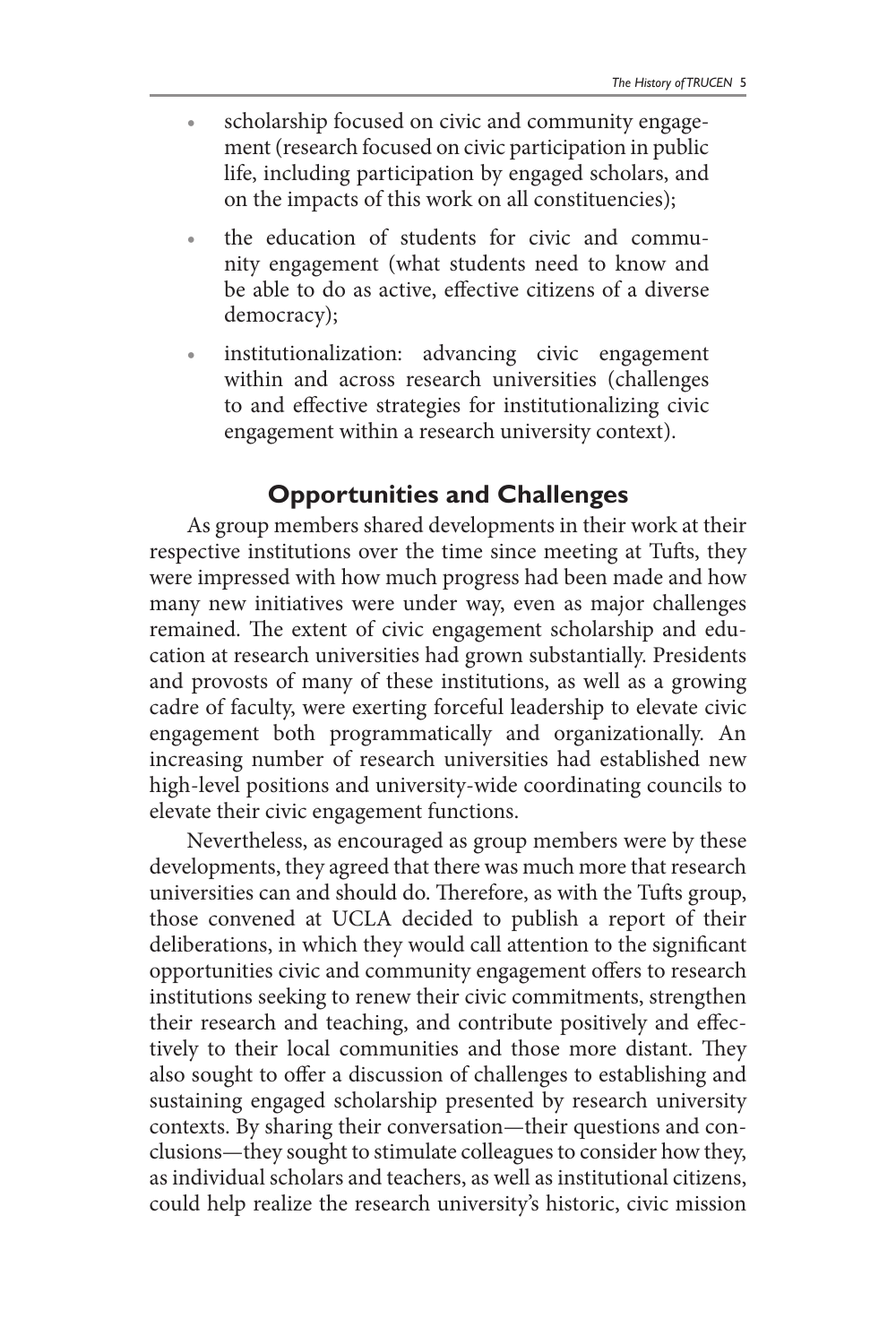by advancing civic and community engagement to support both campus priorities and a more healthy, just, and sustainable world. This second report, *New Times Demand New Scholarship II: Research Universities and Civic Engagement—Opportunities and Challenges*, published by UCLA in 2007, is also available at http://www.compact.org/initiatives/civic-engagement-at-research-universities/.

Inspired by this conversation, these colleagues decided to meet a third time in February 2008 and to again invite a few additional research institutions and colleagues to join their ranks. The University of North Carolina (UNC) offered to host the meeting, which was planned by a committee of group members. The planning committee decided this third meeting should focus discussion on both substantive and operational questions. Substantively, the group wanted to have a deep, focused discussion on communityengaged research—its definitions and diverse practice and the recognition and rewards (including potential for tenure and promotion) colleagues gain for their involvement in and leadership of this work. Operationally, the meeting planners wanted to encourage in-depth discussion on the future of this growing network. Should it continue? If so, how? With what resources, and so on?

As with the first two meetings, the UNC session's outcomes were considerable. Rather than publish a third report of its substantive deliberations on engaged scholarship, the convened group decided to launch an online "toolkit," or annotated bibliography, of emergent literature on community-engaged scholarship that would be of interest and relevance to a research university audience. Jeffrey Howard (University of Michigan) and Tim Stanton (Stanford University) volunteered to serve as editors. Over the year following the meeting, and with assistance from the other group members, Howard and Stanton compiled and published the *Research University Engaged Scholarship Toolkit*, which was posted in 2009 on the Campus Compact website at http://www.compact.org/initiatives/civic-engagement-at-research-universities/ trucen-overview/.

On the operational side, the assembled colleagues decided that the network should both continue and be further expanded. Institutions admitted to membership would be very high research universities as classified by Carnegie and active members of Campus Compact. There also was a commitment to gradually expand the membership each year with an eye toward diversifying the group geographically. A formal ongoing steering committee was created, and the group adopted a name, The Research University Community Engagement Network (TRUCEN).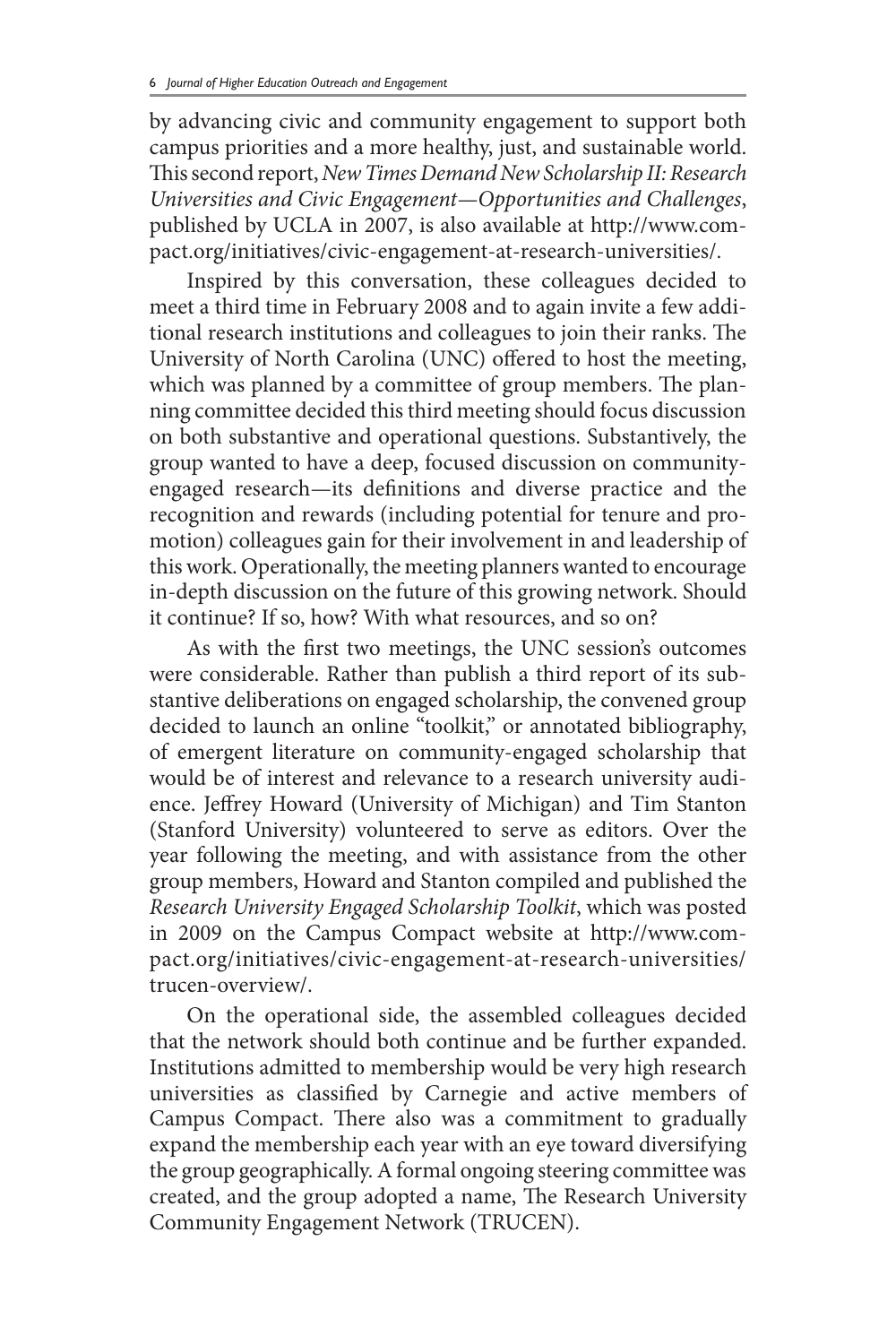In 2009, 28 TRUCEN members convened at Stanford to focus on case studies and discussion of faculty and institutional environments that promote engaged scholarship at research universities, and on institutional support of community-based service-learning and research by undergraduate and graduate students. The case studies were drawn from the experience of faculty members committed to engaged scholarship at TRUCEN member institutions. The student-focused session included a panel of undergraduate and graduate students involved in community work at both Stanford and the University of California, Berkeley.

TRUCEN's fifth meeting took place in February 2010 at the University of Georgia with 30 participants in attendance from 25 research universities. Focus for this meeting was on the role of research universities with "P-20 Education" and on "Measuring Engagement"—how are research institutions going about evaluating and assessing their engagement work on and off campus. Attention was also given to discussion and drafting of a clear mission and goals statement for the network, which had been drafted by a members' working group prior to the meeting. This statement was published in the summer 2010 issue of *Compact Currents*, which is available at http://www.compact.org/about/compactcurrent/. Perhaps most important, at this meeting the network accepted an invitation from the editor of the *Journal of Higher Education Outreach and Engagement* to support and contribute to a special issue focused on TRUCEN in which this article appears.

Most recently, in February 2011 TRUCEN's sixth meeting took place at Georgetown University, convening 41 participants representing 35 institutions. At this meeting the network renewed its focus on community-engaged scholarship with a promotion and tenure study at Michigan State University *(Glass, Doberneck & Schweitzer, 2008)* as a case study. In addition, participants discussed case examples from the University of California (communityengaged scholarship in the core undergraduate curriculum), the University of Massachusetts Amherst (the impact of educating for civic engagement on student development), and from KerryAnn O'Meara's (University of Maryland) research on "faculty civic agency" at a variety of institutions.

In six short years, what began as a gathering of committed but largely disconnected individual advocates and practitioners of engaged scholarship at research universities has matured into a growing, structured network of colleagues who collaborate on behalf of advancing this movement within this sector of higher education. Participation has been hugely valuable to its members.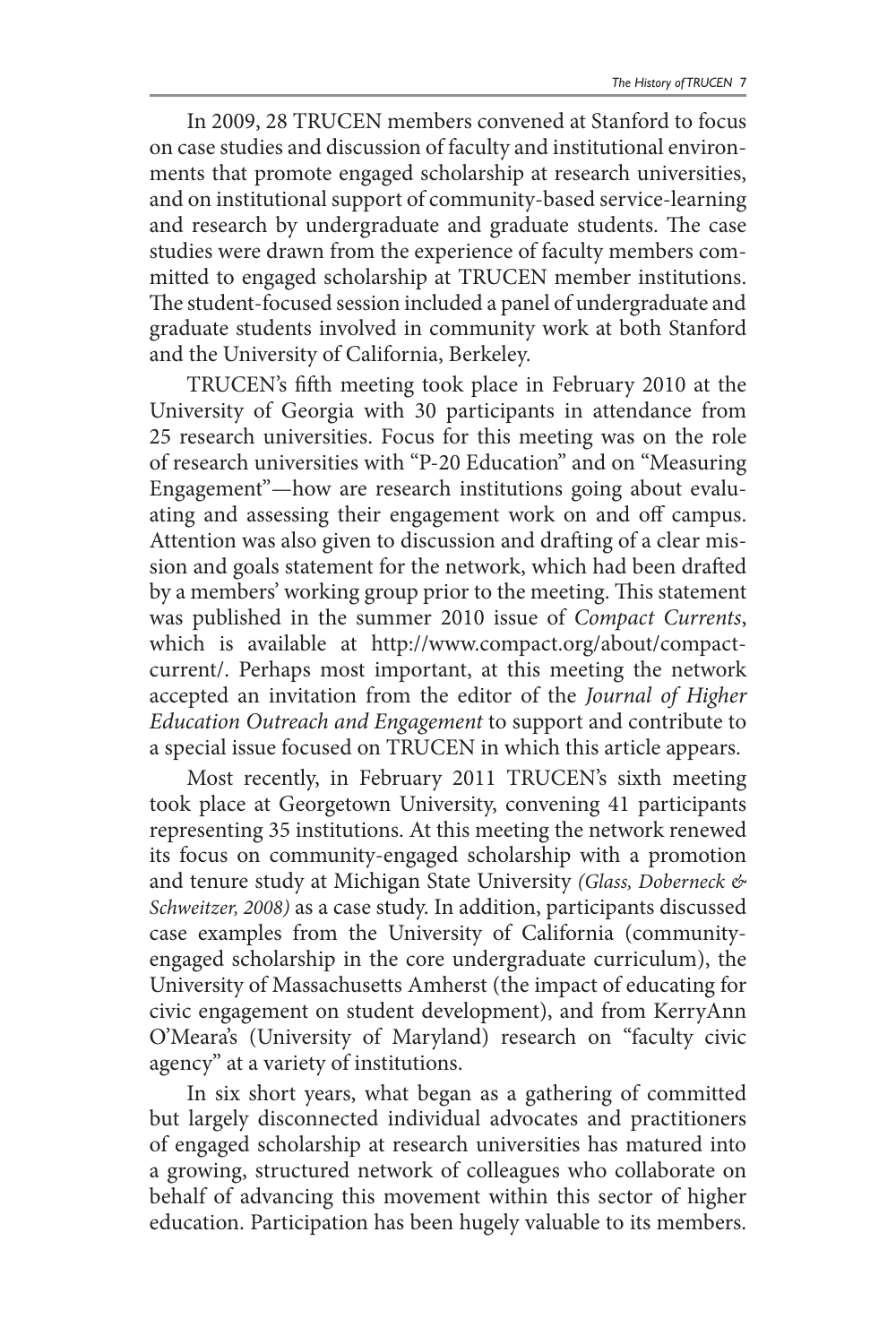As noted by one TRUCEN member, Victoria Robinson (University of California, Berkeley), "This network, being part of a cadre of like-minded colleagues who are confronting similar challenges, gives me courage to make the case for engaged scholarship at my institution"

TRUCEN's work has also at least partially achieved the vision of the network founders in showing the way forward for higher education more generally, as noted by another member, Eric Mlyn (Duke University):

TRUCEN has been of great value to me and to Duke, because we are eager to learn from other comparable institutions, how do they organize their civic engagement work? How do they engage their faculty? In addition TRUCEN has enabled me to share what Duke has accomplished through initiatives such as Duke Engage. In our discussions we not only talk about what we have accomplished, but also about how to tweak and improve it through the comments and feedback we get from our fellow members. . . . . What may be more important, however, is the relationships that I have developed within the network. I just finished cosponsoring a conference on global civic engagement with Amanda Moore McBride (Washington University) that attracted interest from a wide variety of institutions far beyond the TRUCEN network. This would not have happened without TRUCEN.

At that first Tufts meeting participants sat around the table bemoaning the fact that while there were shining examples of community-engaged scholarship within their institutions, there was a serious, more general lack of public leadership for this work within the research-intensive university sector. In looking around the table toward the end of that meeting, many participants had the sudden realization that the leaders they sought were in fact themselves, that they would have to become the public advocates for this work in these challenging contexts. This realization sparked the decision to move forward with publications and following meetings. TRUCEN's ranks have swelled and the movement has advanced and gained strength. However, as anyone committed to community-engaged scholarship at a research-intensive university knows, there remain miles to go. TRUCEN hopes that this special issue of the *Journal* will advance us along a path toward truly